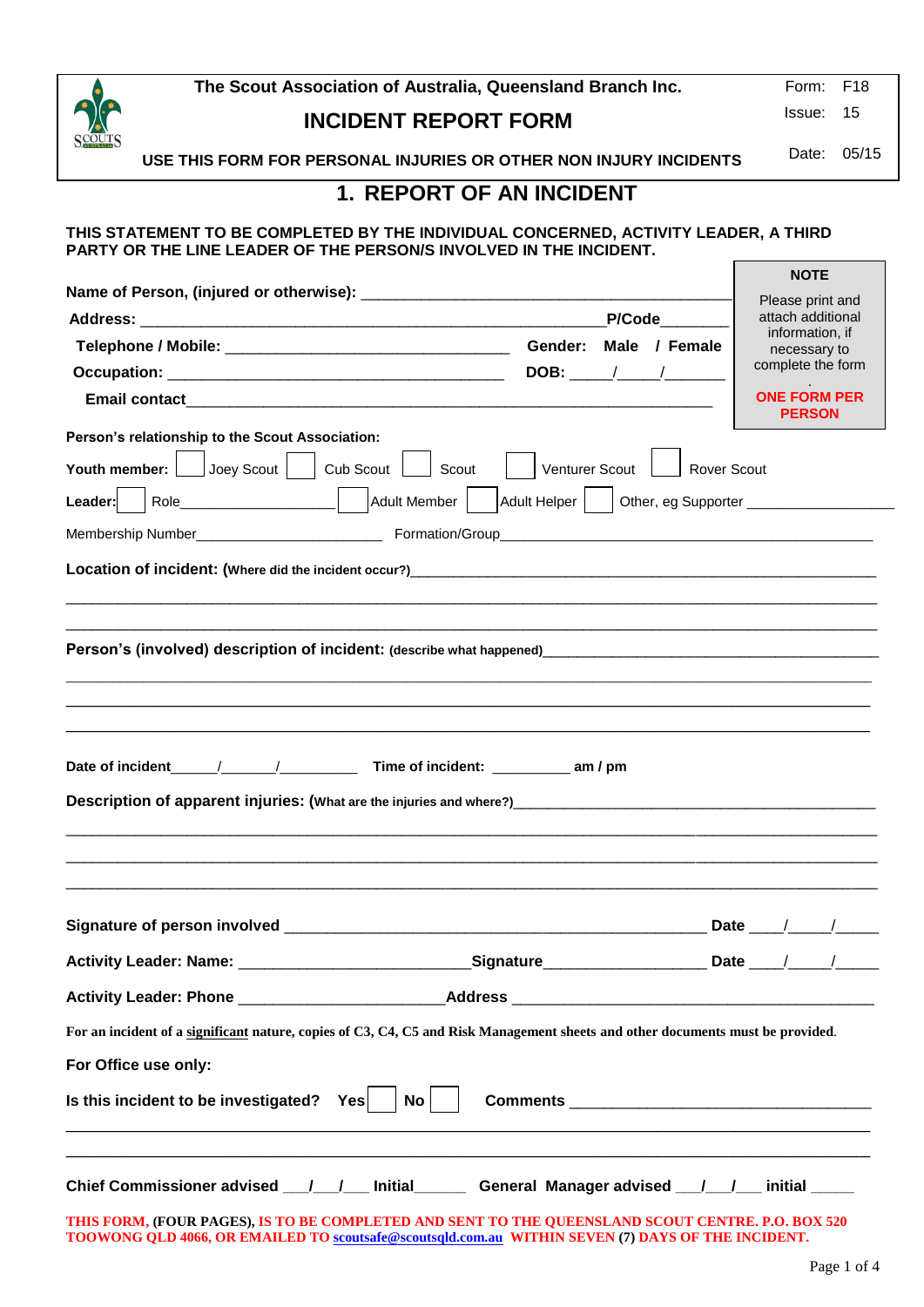

# **2. WITNESS STATEMENTS**

A "circumstantial" witness is a person who may not actually witness what has happened, however may arrive at the incident, soon after and be able to say that an incident has occurred and a person or persons are involved.

| Email:                                                                                                                                                            |                                                                      |  |  |  |
|-------------------------------------------------------------------------------------------------------------------------------------------------------------------|----------------------------------------------------------------------|--|--|--|
| Witness relationship to the Scout Association:                                                                                                                    |                                                                      |  |  |  |
| Youth member: Joey Scout                                                                                                                                          | Cub Scout<br>Venturer Scout<br>Rover Scout<br>Scout                  |  |  |  |
| Leader: Role                                                                                                                                                      | Adult Member<br>Adult Helper. Other, e.g. Supporter______________    |  |  |  |
|                                                                                                                                                                   |                                                                      |  |  |  |
|                                                                                                                                                                   |                                                                      |  |  |  |
|                                                                                                                                                                   |                                                                      |  |  |  |
|                                                                                                                                                                   |                                                                      |  |  |  |
|                                                                                                                                                                   |                                                                      |  |  |  |
|                                                                                                                                                                   |                                                                      |  |  |  |
| Address:                                                                                                                                                          |                                                                      |  |  |  |
|                                                                                                                                                                   |                                                                      |  |  |  |
| Email:                                                                                                                                                            | <u> 1989 - Johann John Stone, mars eta biztanleria (h. 1989).</u>    |  |  |  |
| Witness relationship to the Scout Association:<br>the contract of the contract of the contract of the contract of the contract of the contract of the contract of |                                                                      |  |  |  |
| Youth member:     Joey Scout                                                                                                                                      | Venturer Scout<br>Cub Scout<br>Scout<br><b>Rover Scout</b>           |  |  |  |
| Leader: Role _________________                                                                                                                                    | Adult Member<br>Adult Helper. Other, e.g. Supporter_________________ |  |  |  |
|                                                                                                                                                                   |                                                                      |  |  |  |
|                                                                                                                                                                   |                                                                      |  |  |  |
|                                                                                                                                                                   |                                                                      |  |  |  |
|                                                                                                                                                                   |                                                                      |  |  |  |
| Signature of Witness #2                                                                                                                                           | $\frac{1}{\sqrt{2}}$<br>Date:                                        |  |  |  |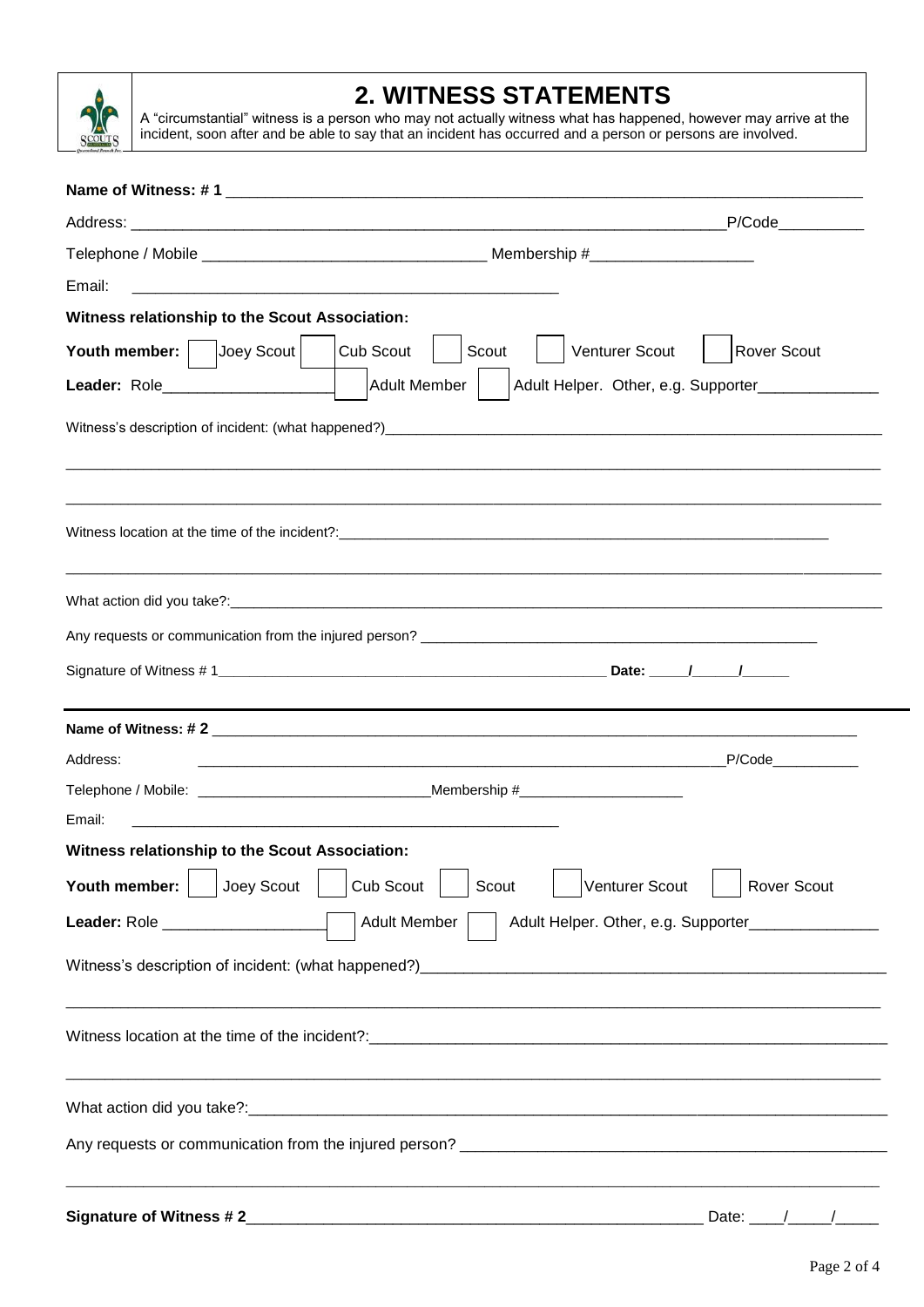| <b>ADDITIONAL DETAILS</b><br>3.                                                                                                  |  |  |  |  |
|----------------------------------------------------------------------------------------------------------------------------------|--|--|--|--|
| Indicate the part of body that appears to be injured: Please tick the appropriate box and mark with an arrow on body<br>outline. |  |  |  |  |
| Arm/Wrist<br>Head/Eye<br>Hands/Fingers<br>Back/Trunk<br>Leg/Ankle<br>Head/Neck<br>Feet/Toes                                      |  |  |  |  |
| Other (give details) _                                                                                                           |  |  |  |  |
| <b>Possible Nature of injury:</b><br>please tick appropriate box                                                                 |  |  |  |  |
| <b>SPrain</b><br><b>COncussion</b><br><b>SUperficial</b><br><b>DI</b> slocation<br><b>BRuising</b><br><b>FRacture</b>            |  |  |  |  |
| Flt / SEizure<br><b>BUrn / SCald</b><br>LAceration                                                                               |  |  |  |  |
| Left<br>Left<br><b>Right</b><br><b>Right</b><br><b>Rear</b><br><b>Front</b><br><b>View</b><br><b>View</b>                        |  |  |  |  |
| <b>FRacture</b><br>Please indicate, on the above.<br>The type of possible injury and location.<br>e.g.<br><b>FR</b>              |  |  |  |  |
| <b>Medical Treatment:</b>                                                                                                        |  |  |  |  |
| OR refused<br>No medical treatment given<br>First Aid administered<br>Hospital<br>Ambulance<br>Doctor                            |  |  |  |  |
| Name & Address of Medical Centre or Hospital                                                                                     |  |  |  |  |
|                                                                                                                                  |  |  |  |  |
| Name of person/s administering First Aid:                                                                                        |  |  |  |  |

THIS FORM, (FOUR PAGES), IS TO BE COMPLETED AND SENT TO THE QUEENSLAND SCOUT CENTRE. P.O. BOX 520 TOOWONG QLD 4066, OR EMAILED TO, <u>scoutsafe@scoutsqld.com.au</u> WITHIN SEVEN (7) DAYS OF THE INCIDENT.